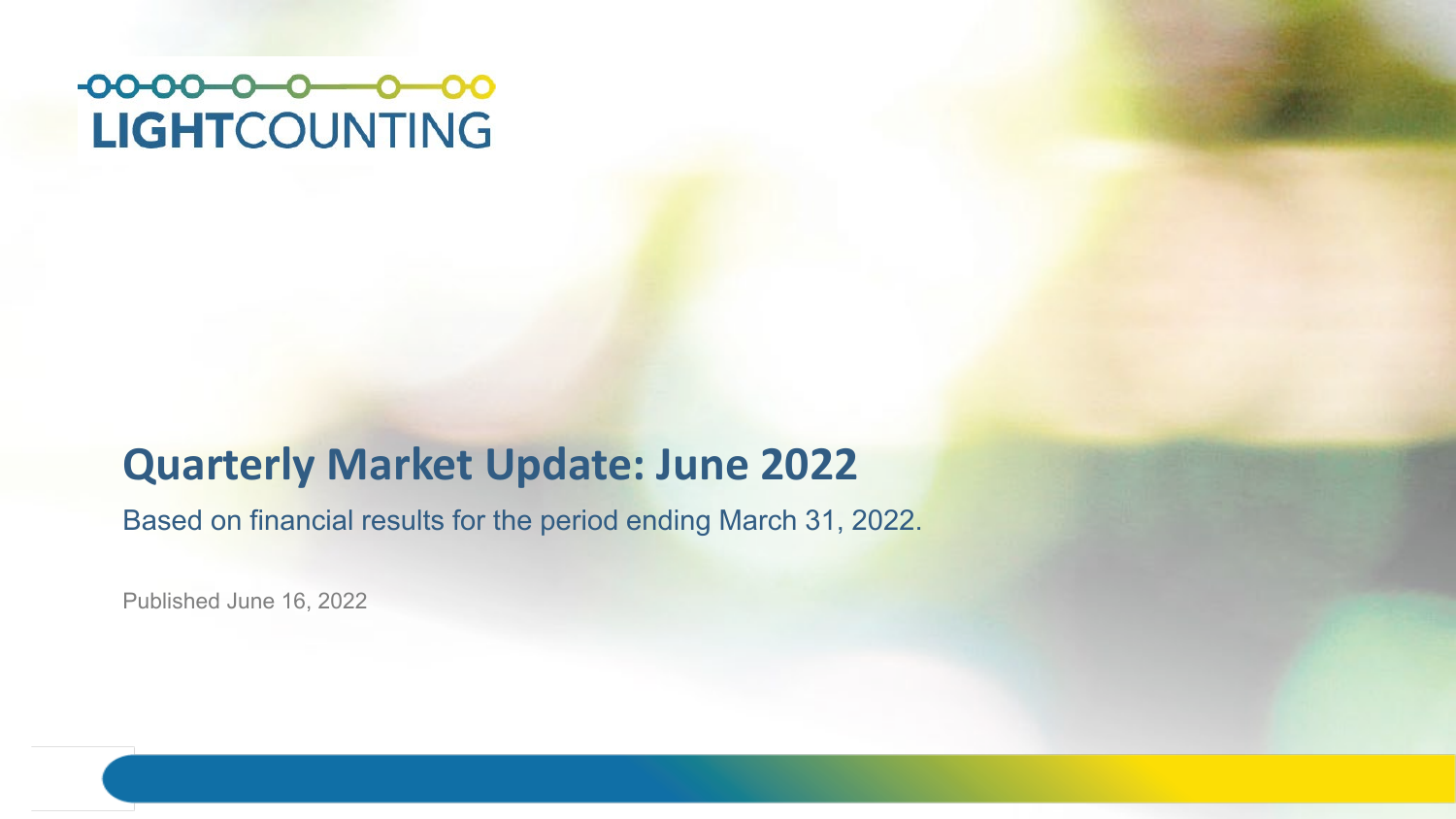## **Purpose of this report**



- 1. Provide a snapshot of telecom and datacom value chain health
	- Covering: Services Equipment Components
	- Based on public financial results and news
- 2. Provide latest results from LightCounting proprietary vendor survey
	- With our opinion of near-term market outlook
- For comparison purposes, we convert all reported financial figures to USD, at the average exchange rates for each quarter. Consequently, dollar-denominated growth rates for companies reporting in RMB and Euro may be inflated or deflated several percentage points compared to rates calculated in the native currency, or on a constant exchange rate basis.
- Financial results for service providers and vendors are as reported as of the publication date.
- "OC" in this report means "optical components", "ON" in this report means "optical networking"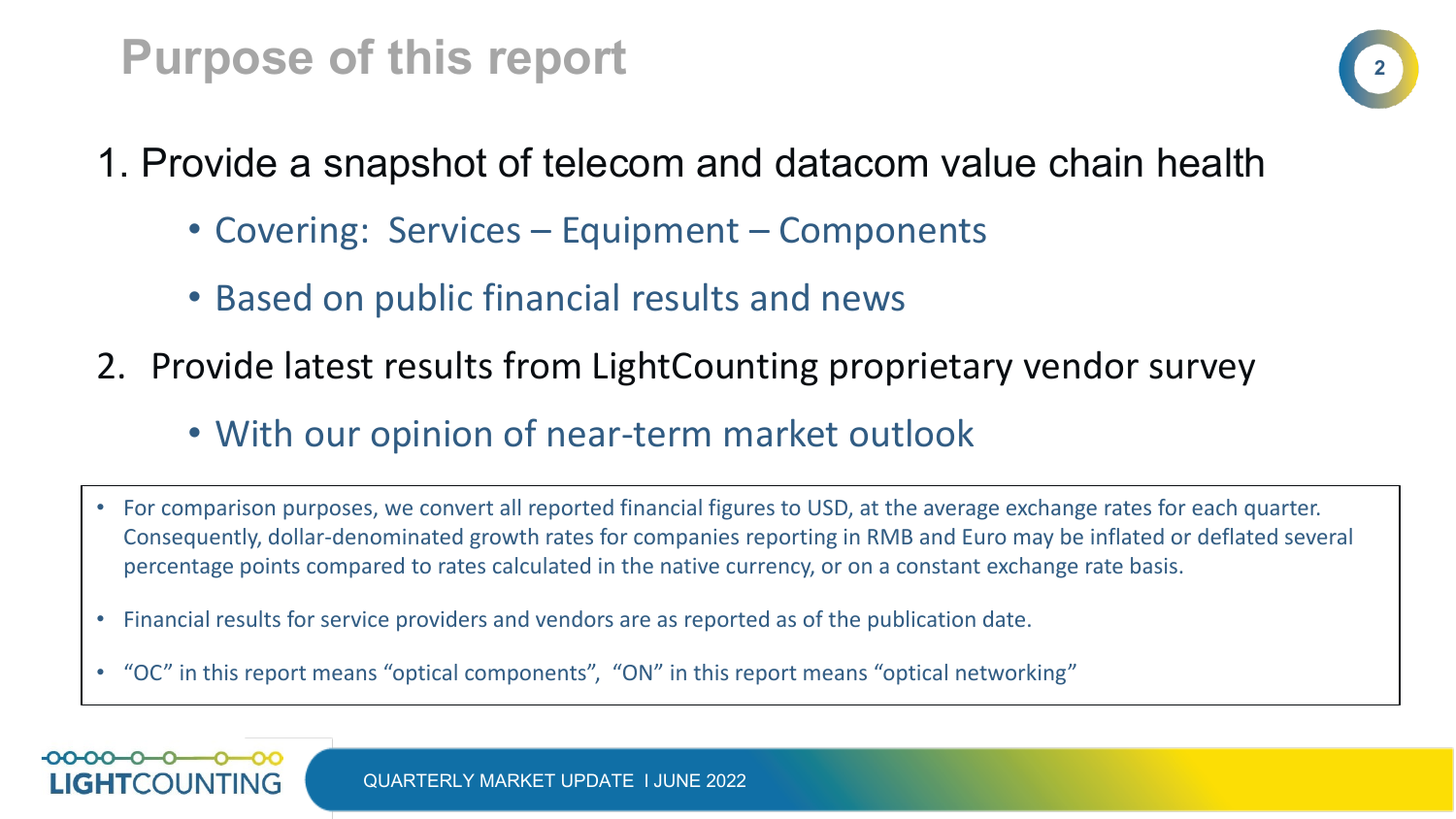# **Scope of this report**

 $000000$ 

**LIGHTCOUNTING** 





QUARTERLY MARKET UPDATE l JUNE 2022